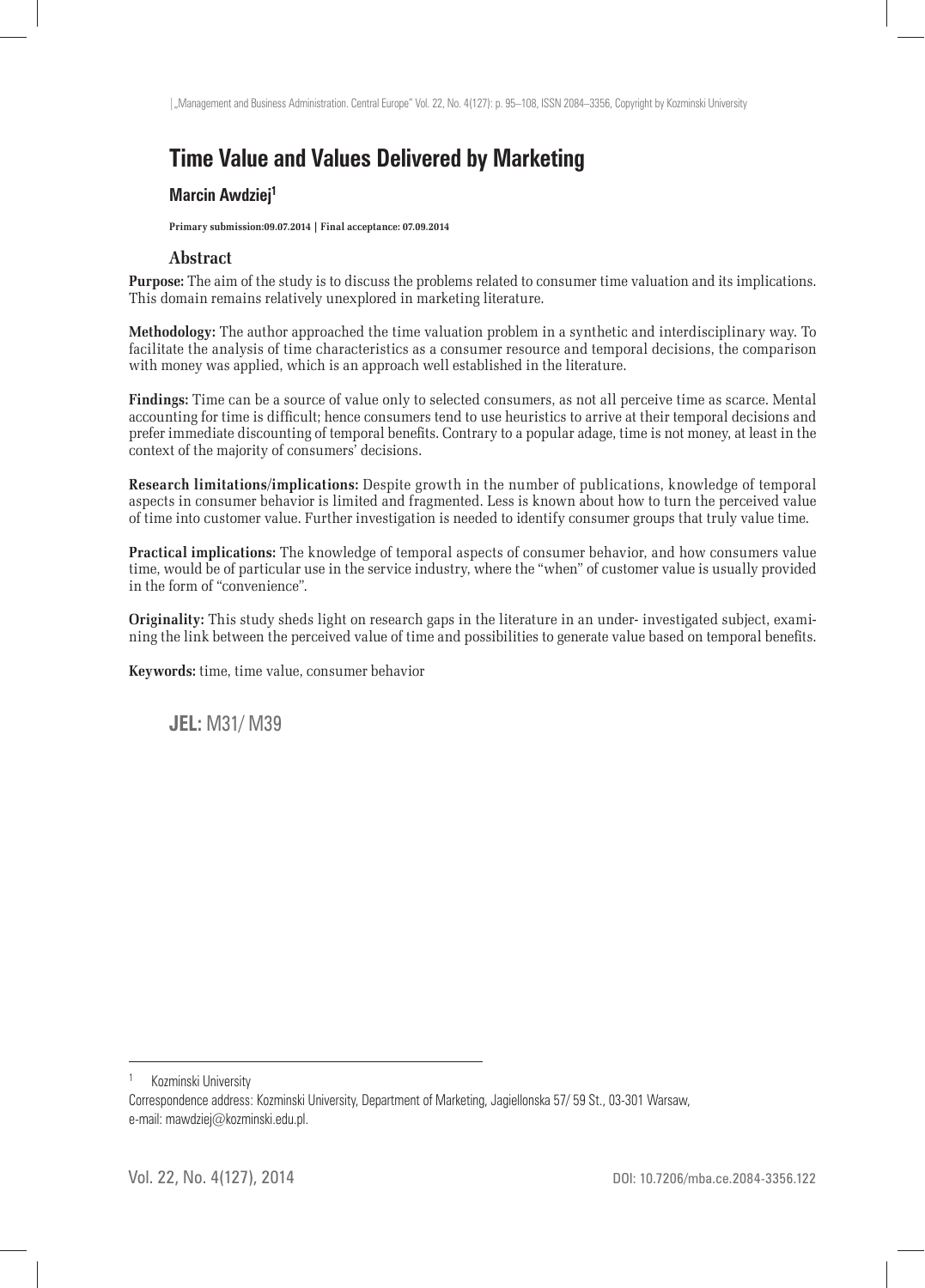### **| Introduction**

Many contemporary trends have contributed to growing time pressure and the feeling of time deficit that many consumers have. These trends include, for example, the prevalence of twoearner households, growing demands on family life or perceptions of economic instability leading to longer working hours. In consequence, many consumers try to "buy" time by purchasing products and services that "save" their time or by selecting shopping methods that reduce the amount of time spent on shopping (Alreck and Settle, 2002). Because time is scarce, and hence valuable, marketers try to enhance customer value by offering opportunities for time saving. Practical examples are abundant. In the service industry, time saving possibilities are proposed as convenience, e.g. one-stop shopping to limit shopping trips, home delivery food or opening hours convenient for busy consumers. Many products are promoted as time saving solutions, e.g. pre-prepared meals ("convenience food"), not to mention household durables such as dishwashers. The theme of time is increasingly exploited by advertisers to convey product benefits, indicative of the accelerating speed of contemporary social life (Spears, 2003). Last but not least, convenience through immediate 24/7 availability without the need of any shopping trip is the major factor behind the growth and popularity of online shopping and banking. But do companies through such activities truly deliver value through time? Do consumers perceive these attempts as valuable at all? To answer those questions, marketers should know if their customers place any value on their time at all and how they account for that value.

Time is a fundamental aspect of consumer behavior as it plays a role in almost all types of consumer decisions. Not only is time a "permanent background" in which any decision is immersed, but its various aspects moderate consumer decisions. According to Johns, temporal context is "a surrogate for external stimuli", that is present when the phenomenon of interest happens, and also exists externally to this phenomenon in a social environment (Johns, 2006, p. 392). In management theory, marketing including time (and temporal context of phenomena of interest) is rarely addressed explicitly and is usually narrowly conceptualized as a boundary condition (George and Jones, 2000). According to Whetton, temporal factors limit the propositions generated by a theoretical model (Whetton, 1989).

Addressing time means a statement of when and what can occur, and how the phenomenon of interest changes in time. Although it adds complexity both to theory and empirical research, it can enhance the propositions generated by theory and provide more realistic contextualization of empirical findings. George and Jones argue that time should play a much more important role in theory development because it directly impacts its key components: *what*, *how*, and *why* of theory (George and Jones, 2000). The inclusion of time therefore, can change the relationships between theoretical constructs and the propositions derived from a theory. If theory is to provide an accurate description of a phenomenon, it must incorporate the role of time explicitly. Marketing activities and consumer behavior are inextricably bound and deeply moderated by time, yet temporal research in marketing is rather marginal (Jacoby et al., 1976).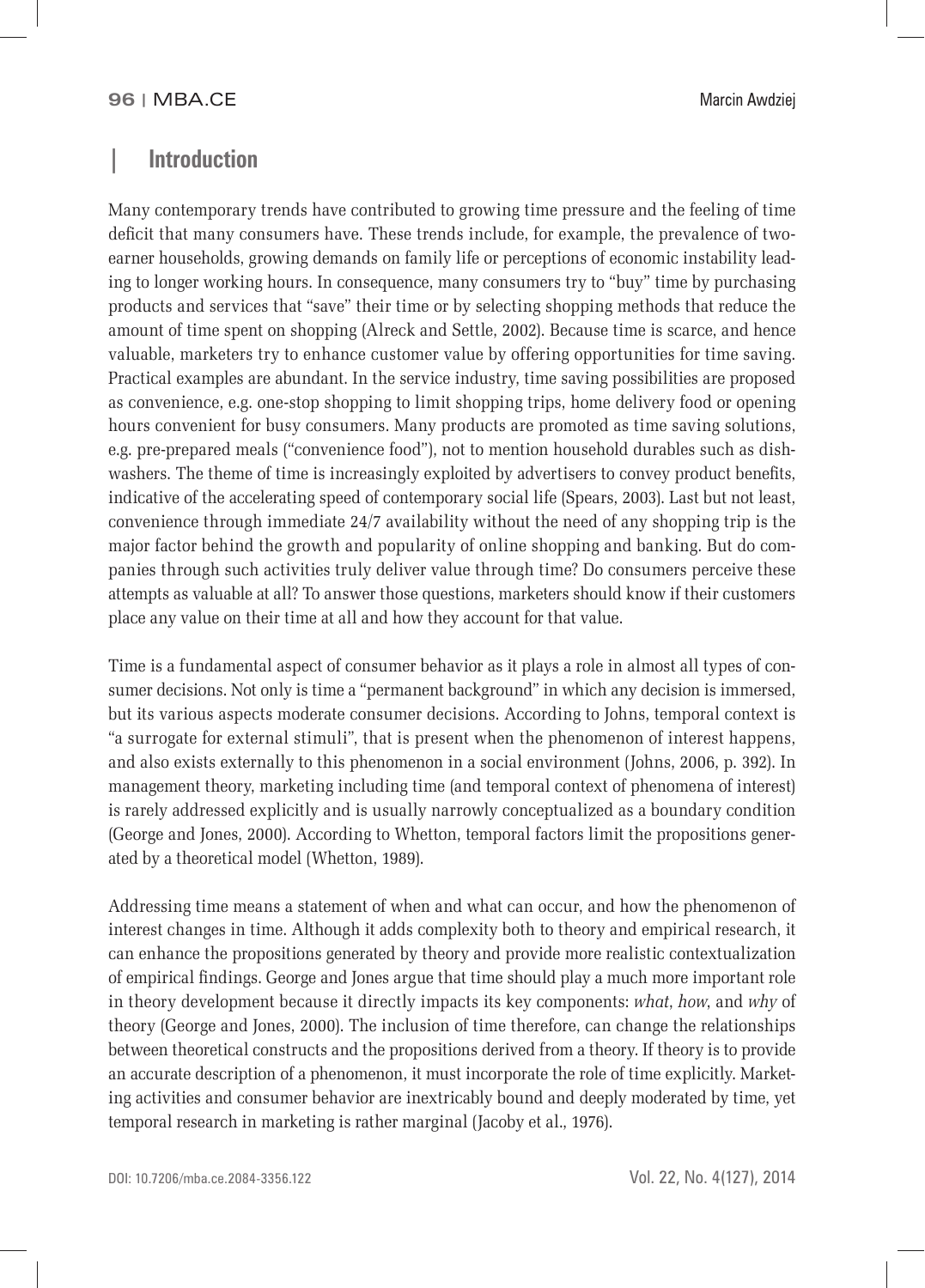This study discusses the problem of consumer time valuation, focusing on its consequences for consumer decision making. In the first part, literature on temporal aspects of consumer behavior is reviewed. In the second part, time as a consumer resource is characterized and contrasted with money. The third part includes an analysis of temporal and monetary decisions. Finally in the last part, managerial consequences are discussed.

# **| Time as a moderator of consumer behavior**

Life, language and purchasing behavior are affected and connected to time (Kummel, 1966; Doob, 1971; Howard and Seth, 1969; Spears, 2003). The importance of the time construct to consumer behavior has been recognized, generating several research streams such as allocation of time (Feldman and Hornik, 1981; Gross, 1987; Holbrook and Lehmann, 1981; Kaufmann, 1991), its role in consumption (Hornik, 1988; Myers-Levy and Maheswara, 1992), consumer time orientation and its moderating role in various aspects of consumer behavior (Bergadaa, 1990; Graham, 1981; Guy et al., 1994; Greenleaf and Hawes, 1995; Leclerc et al., 1995). This suggests that marketing scholars are increasingly interested with time and the role it plays in the consumer decisionmaking process (e.g. Claycomb et al., 2000; Lee and Ferber, 1977; Hornik, 1984; Ko and Gentry, 1991; Anderson and Venkatesan, 1994).

For example, orientation towards the future was researched in the context of the purchase of long-term financial services and orientation towards the present in the context of hedonic consumption (Morello, 1988). Consumers' orientation towards the past was researched in the context of consumers' nostalgia (Havlena and Holak, 1991). Purchase planning has also received considerable attention (Bergadaa, 1990). An extensive body of knowledge was generated particularly in services marketing, where issues such as waiting time, delay and convenience were extensively investigated with a particular focus on consumer satisfaction (Mano and Oliver, 1993).

Another stream of research comprises studies of how time perception differences resulting from cultural differences affect consumer behavior (Brodovsky et al., 2008). Time perception is considered to be a part of an individual's culture, influencing ideas of the world and behavior (Graham, 1981). Many empirical studies have identified differences in time conceptualizations, perceptions and attitudes towards time and temporal issues across cultures (Anderson and Brodovsky, 2001; Van Auken et al., 2006, Levine, 1997). In general, it is agreed that differences in time conceptualizations result in different approaches towards the value people place on time. The cultural context of time valuation by consumers is often expressed as social time, i.e. time conceptualization inherent to a specific society. Social time affects not only timing, frequency and cyclicality of purchasing and time spent on shopping, but also consumer expectations towards durability of products and immediacy of services' availability (Brodovsky et al., 2008). It not only frames how people think and feel about time, but also encapsulates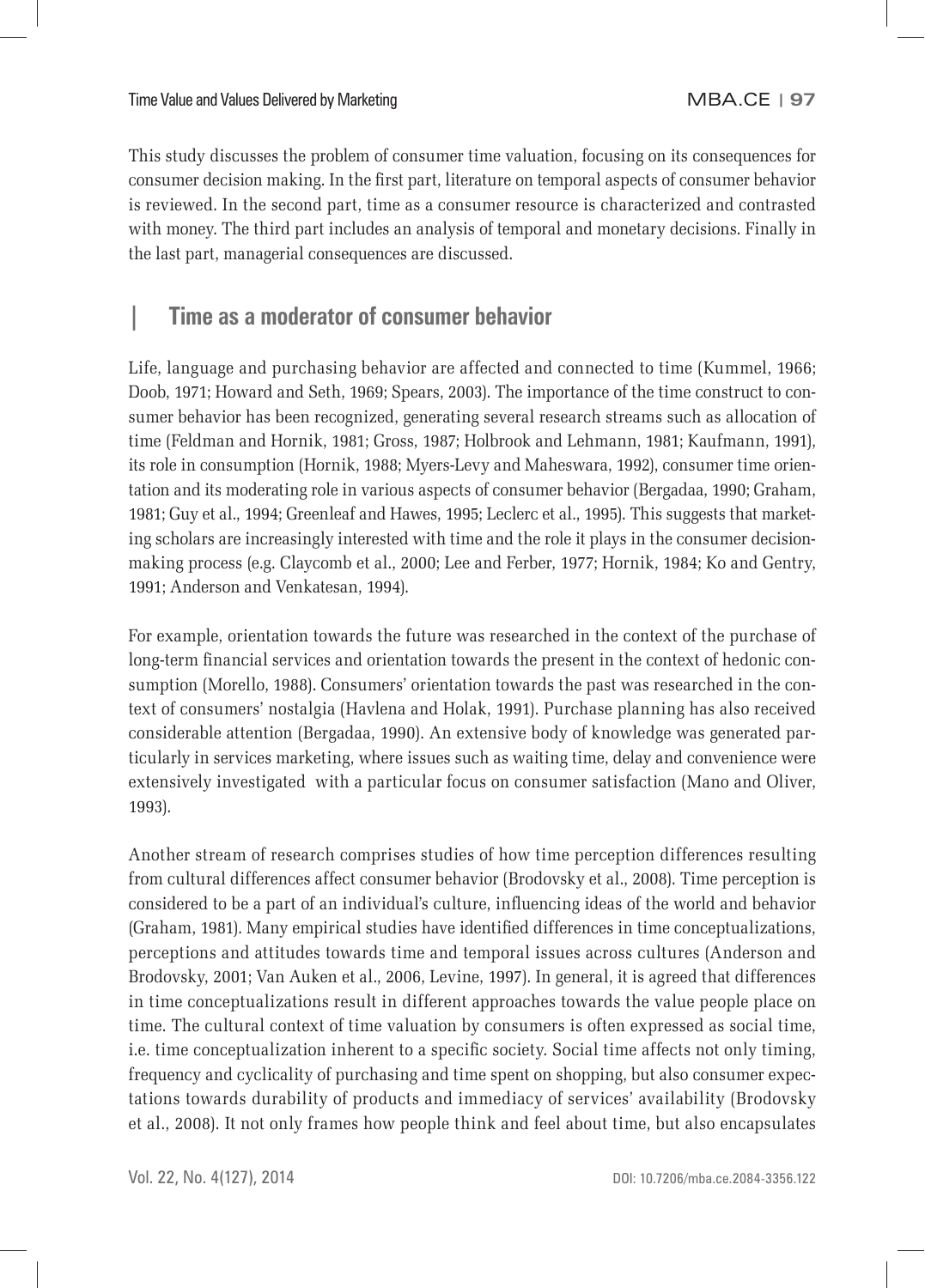rules, standards, practices and habits of human behavior and interaction in regards to time and temporality (Anderson and Venketesan, 1994, p. 179.). Time conceptualizations are fluid and subject to constant interpretations and re-conceptualizations in the network of social interactions. Accounting for the differences in the perception and use of social time across cultures is important because, as Sorokin and Merton argued, nothing moves without time and outside of it (Sorokin and Merton, 1937).

Despite considerable growth in the number of studies on temporal aspects of consumer behavior, there are still lots of gaps in the knowledge, and there is no universal theoretical foundation for how time affects consumer behavior. Analysis of marketing literature allows drawing two general conclusions. First, time is considered in both theoretical and empirical enquiries implicitly, but temporal aspects of phenomena under investigation are rarely addressed. Second, the body of knowledge on time and temporal issues in marketing itself is still rather fragmented with no synthetic and critical study available so far. Especially dispersed and not receiving enough attention is the problem of time valuation. This stream builds on probably the most pervasive conceptualization of time in marketing literature (derived from economics), where time is assumed to be linear, measurable and objective. More importantly, time in economics is treated as a scarce resource that is used in the consumption process (Becker, 1965). As such, time is allocated to generate the highest marginal utility, so individuals spend their time in activities that provide them with the highest possible satisfaction level. The marginal utility approach is nowadays criticized both in behavioral economics and psychology as being too simplistic. Yet it provided a foundation to time allocation studies that dealt with studying how people consumed their time and traded it for money or goods. One tends to think about time as a specific type of resource, and as such, time is subject to valuation. In general, consumers' time valuation has been studied together with money valuation. There is common agreement that they are both scarce and valuable resources, yet they have different properties that lead to different perceived values of time and money (Chang et al., 2013).

### **| Characteristics of time as a resource**

According to Benjamin Franklin, "time is money", which implies that certain value can be attributed to time and that time is similar to money. Although empirical evidence suggests that this may not be the point, money provides a convenient point of departure when analyzing the problem of time's value and valuation by consumers. Time and money are complex constructs that have received considerable attention across many disciplines (Mogulner and Aaaker, 2009). For instance, the time-money relation has been studied extensively in marketing, psychology and economics, and contrasting time and money allows grasping the rather ambiguous nature of time. Time and money can be compared across six main criteria, which highlight the key differences between them (Table 1).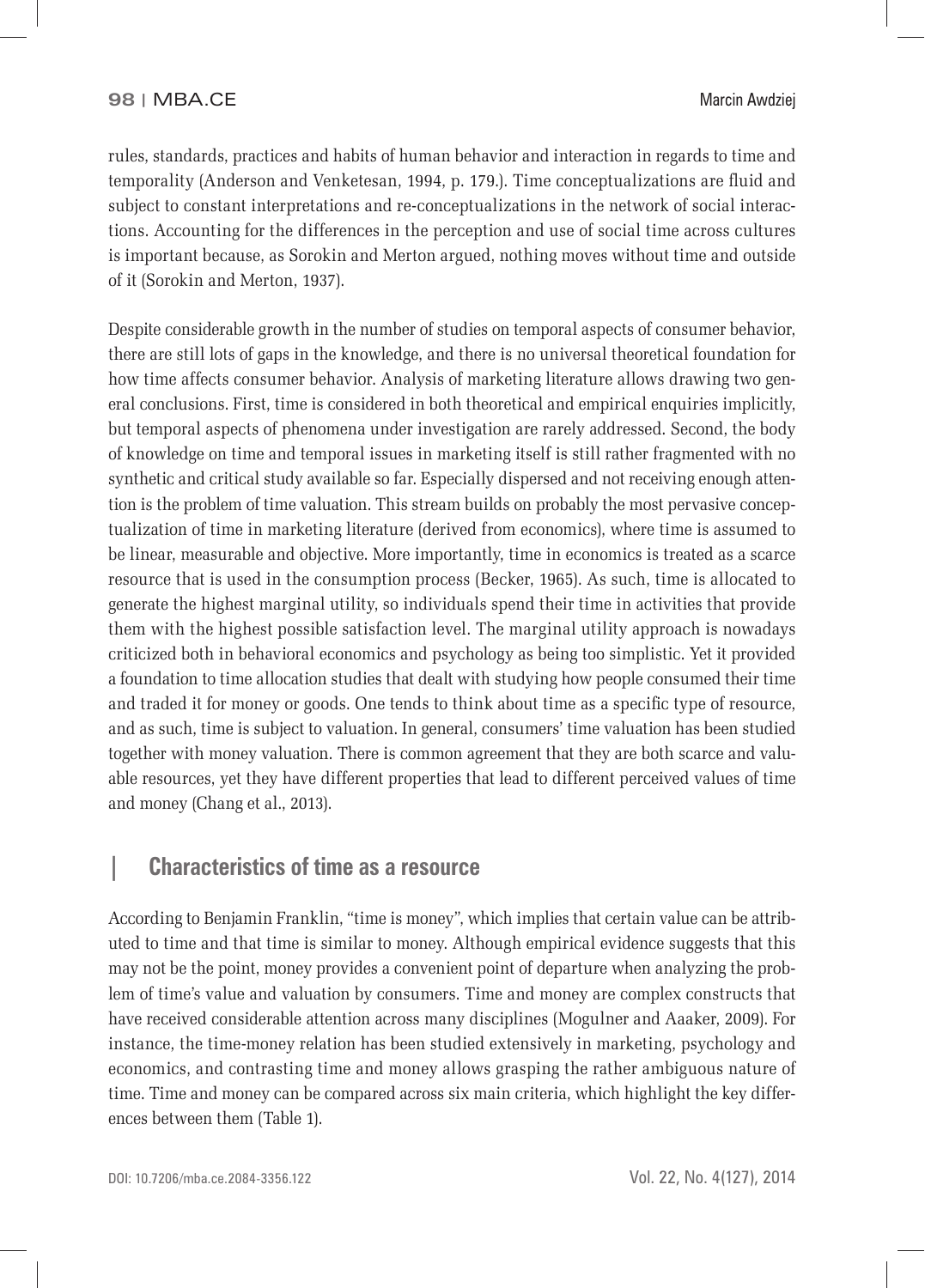|                          | Time                                                                                                                                                                                                                                             | Money                                                                           | Literature                                                         |
|--------------------------|--------------------------------------------------------------------------------------------------------------------------------------------------------------------------------------------------------------------------------------------------|---------------------------------------------------------------------------------|--------------------------------------------------------------------|
| <b>Usage/Consumption</b> | Uncontrollable (time is perishable<br>and unconsciously used)                                                                                                                                                                                    | <b>Controllable (money is storable and</b><br>consciously used)                 | Gross (1987); Soman (2001)                                         |
| Source                   | Inherent, renewable                                                                                                                                                                                                                              | Earned                                                                          |                                                                    |
| Evaluation               | Subjective (value of time depends on<br>personality, culture, social context,<br>demographic criteria, situational<br>forces: the same absolute units of<br>time may have different perceived<br>length and value depending on<br>circumstances) | Objective (money has universal,<br>absolute value, independent of<br>situation) | Leclerc et al. (1995); Okada and Hoch<br>$(2004)$ ; Soman $(2001)$ |
| Budget                   | Fixed                                                                                                                                                                                                                                            | <b>Flexible</b>                                                                 | Gross (1987); Okada and Hoch,<br>(2004)                            |
| <b>Fungibility</b>       | Infungible                                                                                                                                                                                                                                       | <b>Fungible</b>                                                                 | Leclerc et al. (1995); Okada and Hoch<br>$(2004)$ ; Soman $(2001)$ |
| <b>Expectation</b>       | <b>Resource slack</b>                                                                                                                                                                                                                            | <b>Resource tight</b>                                                           | Zauberman and Lynch (2005)                                         |

**Table 1 | Key differences between time and money**

Source: Chang et al. (2013, p. 92).

Gross argued that time usage is unconscious (Gross, 1987). Time is perishable and regardless, people perform tasks or not and time passes (Gross, 1987; Leclerc et al., 1995; Soman, 2001). Task completion may be delayed, but time cannot be stored for use in the future. Moreover, the sense of time may be distorted when an individual is in a flow state (Chan et al., 2014). Flow state is an intrinsically optimal state in which an individual is intensely absorbed in an activity, so the passage of time is distorted due to attention being focused elsewhere (Nakamura and Csikszentmihalyi, 2002). Lotz et al. described it as a psychological condition of intense involvement and vigor (Lotz et al., 2010). Flow theory was applied in studies of leisure activities (Csikszentmihalayi, 1982), online behaviors (Novak et al., 2003) and point-of-sale behaviors (Wang and Hsiao, 2012). According to flow theory, consumers' experiences tend to be most positive when perceiving the immediate environment as full of challenges, which difficulty level matches the skills capabilities of consumers (Csikszentmihalyi and LaFevre, 1989). This may explain why time appears to flow much faster when an individual is performing something pleasant (being in a flow state), and that people are often unaware of how much time actually passed on (Nakamura and Csikszentmihalyi, 2002).

Unlike time, "passing" or "flowing" of money can be controlled rationally by simply not spending it during a specific time. People's money, unlike time, can be used only when they consent with it. Time cannot be earned in any way and is inherent as a resource (Chang et al., 2013). It is renewable as each consumer has 24 hours every day and, unlike money, these hours do not have to earned through effort. Empirical research has consistently confirmed that time value is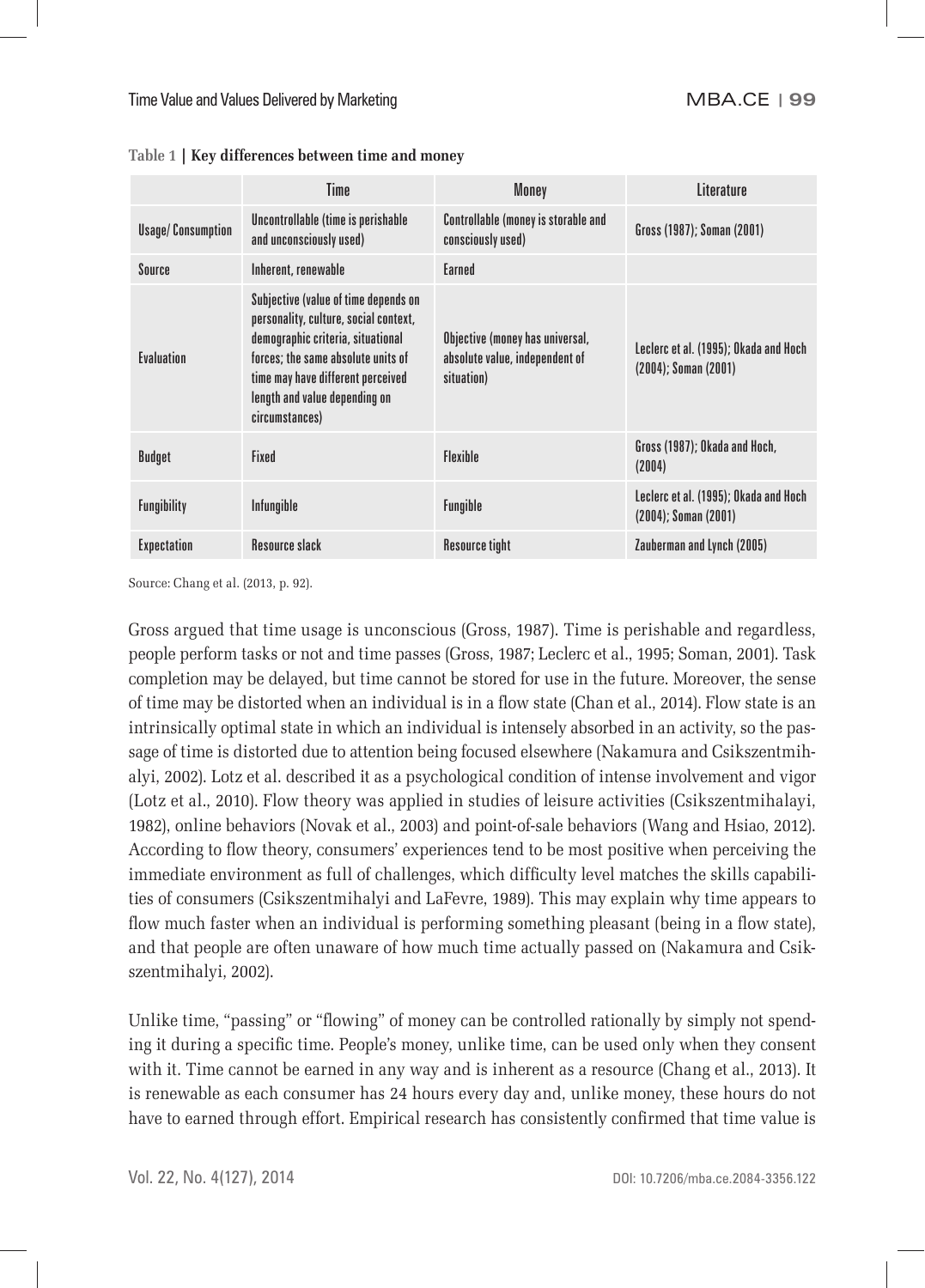subjective and people's perceptions of value of time is ambiguous (Okada and Hoch, 2004; Saini and Monga, 2008). Depending on context, culture, demographic and psychographic characteristics, the same units of time may receive different valuations (Graham, 1981; Okada and Hoch, 2004; Wei et al., 2013).

In contrast, the value of money is constant in different contexts and in different consumer groups (Okada and Hoch, 2004; Saini and Monga, 2008). Unlike money, time's supply is fixed; a day has no more than 24 hours, which typically are divided into three types of activities: work, sleep and discretionary activities. Time as a resource is therefore more "democratic" as everybody has the same temporal budget. Consumers may manage their daily schedules by extending time spent working or shortening sleep, but their universal time budget remains constant (Chang et al., 2013). While the universal budget remains the same, however, some consumers may be more able than others to multitask. Some individuals tend to be more polysynchronic and exhibit more propensity to engage in many activities at the same time. This may seem to provide some form of "time stretch" and an additional time budget, yet this is an illusion. Polysynchronicity is usually researched along with people's attitudes towards multitasking, and it seems that the groups of those who have a positive attitude towards it are relatively small.

Monetary budgets, on the other hand, are limited in the specific time momentum or interval. A consumer's budget is constrained by wealth, income, currency liquidity and so on, yet an individual has opportunities to change this budget through longer working hours, winning a lottery or borrowing from others (Okada and Hoch, 2004). So the immanent difference between time and money lays in the nature of these two resources: while the temporal resource is fixed, the monetary resource is relatively flexible.

Money is easily and straightforwardly measurable and is subject to division into standard units of universally interpreted meaning. Money may not be always included in consumers' transactions (like barter exchange), yet each transaction a consumer engages in has a temporal cost. From the economic perspective, the value of time may be expressed in monetary terms as opportunity cost, represented as wage rate (Okada and Hoch, 2004). In line with this interpretation, money and time are exchange mediums, between which there is a tradeoff relationship. The vast body of literature devoted to consumer time budget allocation is built on this assumption. Simply put, consumers can buy more products or services when they work more. The more time is spent working, the more cash is available. This relationship could be interpreted in another way. Consumers can wait for products to be less expensive (for example, during sales periods) when price promotions are available. Another possibility to acquire products for less money is to spend more time on searching or comparing prices more intensively (consuming time on information search and comparison itself). In both cases, monetary gains are paid with consumer's time that could be allocated to different activities such as leisure. Immediate availability of products or services without waiting, in contrast, costs consumers a price premium, so the final choice is between "cheaper" or "quicker".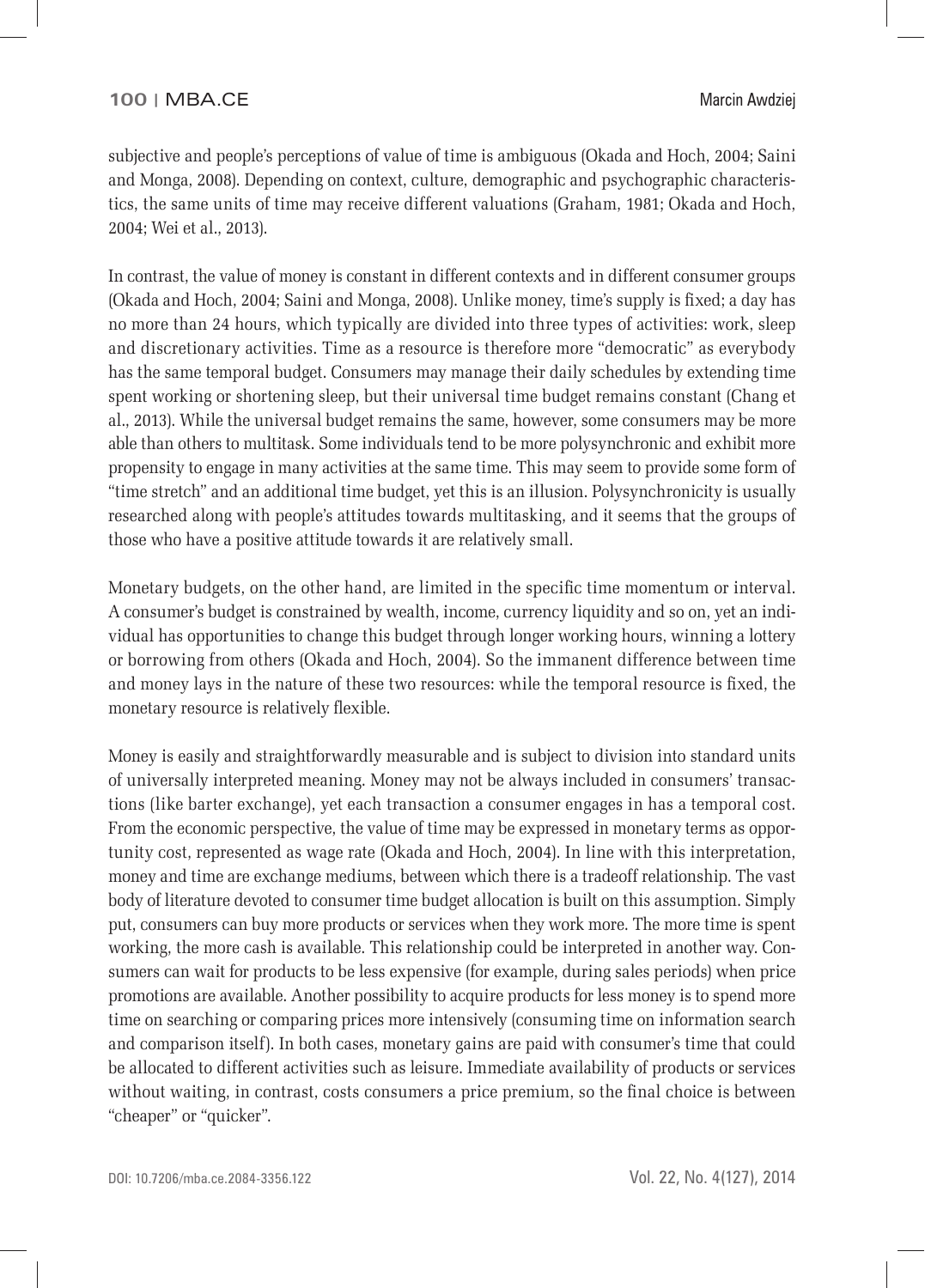People usually underappreciate the value of time because information regarding the value of time is less accessible in their memory, as compared to that related to money (Chang et al., 2013). Moreover, people expect more time slack than money in the future; this means they discount their preference for saving time faster than for saving money (Chan et al., 2013). People's preference toward saving money is relatively stable over time, but when it comes to time, it changes when prompted with the value of time.

## **| Temporal and monetary decisions**

Prior research on time and money has indicated differences in how information regarding risk, past investments and time delay are used to make a decision (Leclerc et al., 1995; Okada and Hoch, 2004; Soman, 2001; Soman, 1998; Zauberman and Lynch, 2005). Saini and Monga demonstrated that decision-making regarding time is qualitatively different than decisionmaking regarding money; consumers prefer to rely on quick-and-easy heuristics rather than on analysis of information available (Saini and Monga, 2008). An analytic decision making approach in which costs and benefits are considered to arrive at a final decision may not be the most suitable when it comes to temporal decisions. However, it is consistent with economists' perspective on rational choice theory. Undoubtedly, both time and money are resources that dominate consumers' day-to-day decisions, but the monetary and temporal decisions are made often independently, although both time and money can be involved in decision making (Chang et al., 2013).

An example of such a decision is to whether to use public transport or a cab, trading off between cheaper (and less convenient) or faster (and more convenient) arrival. From an economic perspective, the tradeoff between money and time is fairly simple, based on the absolute value of time. In reality, time rarely has absolute value, and it may be better to consider its relative value; hence the tradeoff is then between the relative value of time versus money. Franklin's adage may remind one that time is as valuable as money, but consumers, depending on their characteristics and context, may place different momentary value on the same time intervals (Chang et al., 2013). The empirical evidence has shown consistently that consumers do not treat time and money in the same manner in their decision making process.

Despite a growing body of knowledge about consumers' monetary and temporal decision making, understanding of the psychological mechanism and factors of temporal decisions is still rather limited (Zushi et al., 2009). The most important gap is found in the area of problems related to the comparative valuation of time versus money (Chang et al., 2013). In general, research to date has confirmed that the value of time is difficult to account, resulting in the underestimation of time's value. People cannot account for the opportunity cost of time correctly, and that the sunk cost of time is not considered (Soman, 2001). The difference in decisions regarding money and time results mainly from time's infungibility (Leclerc et al., 1995). The sunk time cost effect seems to be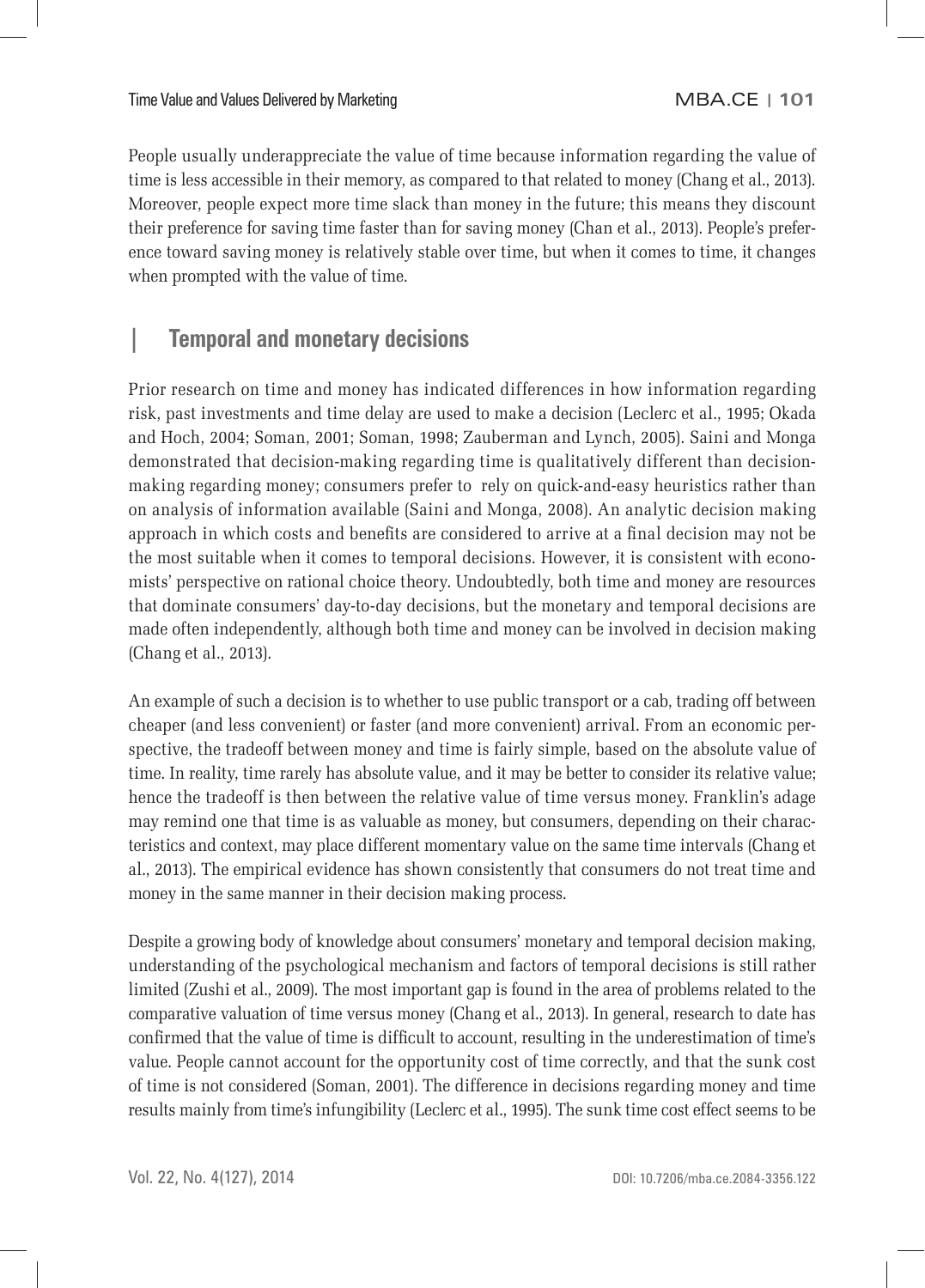minimal and the sunk money cost effect is pervasive, so consumers' abilities for time accounting are much more limited than those for money.

As suggested earlier, the differences in time and money accounting result from key characteristics of time: perishability or irreplaceability of time, difficult aggregation of time utility, and the non-routine nature of activities in accounting for time (Soman, 2001). In the process of decision making, consumers tend to have greater difficulties when processing information regarding time (Chang et al., 2013). As a result when solving problems involving spending time, consumers rely on heuristics, especially compromise effects, as demonstrated by Saini and Monga (2008). The ambiguity of time valuation also results from the value placed on time that may change with the valuation criteria themselves, as well as with culture, life stage, cognitive age and sex. This ambiguity is probably the reason why consumers exhibit more flexibility and adaptability in time valuation, leading to usually a higher willingness to spend time rather than money, and to spend time for greater risk (Okada and Hoch, 2004).

Mental accounting for money is much easier and straightforward than accounting for time. A consumer may fairly easy assess the opportunity costs for money while the opportunity cost for time is ambiguous. Opportunity cost expresses the idea of the next best use for a particular resource (Okada and Hoch, 2004). In the case of money, consumer decision-making would address the problem of what is the possible next best product or service that one can buy with the money, if not to spend in a particular moment. Money allows easy accounting as it functions in a readily exchangeable market and is highly fungible and liquid (Okada and Hoch, 2004). Moreover, money has always the same absolute value; a currency unit is always the same, no matter what the purchase or transaction, or to whom a currency unit belongs. More importantly, unlike time, money can be saved for the future, and when it is lost, then there is always an opportunity to make up for this loss.

Taking opportunity cost into consideration, the next best use for money is constant across different purchasing situations and consumption alternatives. The range of the second- best uses for time, on the contrary, is much more variable. Time cannot be easily exchanged or stored for future use. Time wasting does not come with an opportunity for recuperation (not to mention that the idea of time "wasting" is ambiguous, as it is itself culturally and socially dependent). There is always some chance for postponing certain activities, but time cannot be inventoried for later use. In general, consumers have more experience with spending money than exchanging time for products and services. Moreover, consumer have many possibilities to spend or waste their time, but these temporal transactions may be more erratic, random and resulting from a limited decision-making process more than those related to money.

Time spending also differs from spending money because of a different set of budgetary constraints that limit consumers' time and money. When it comes to money, there are two types of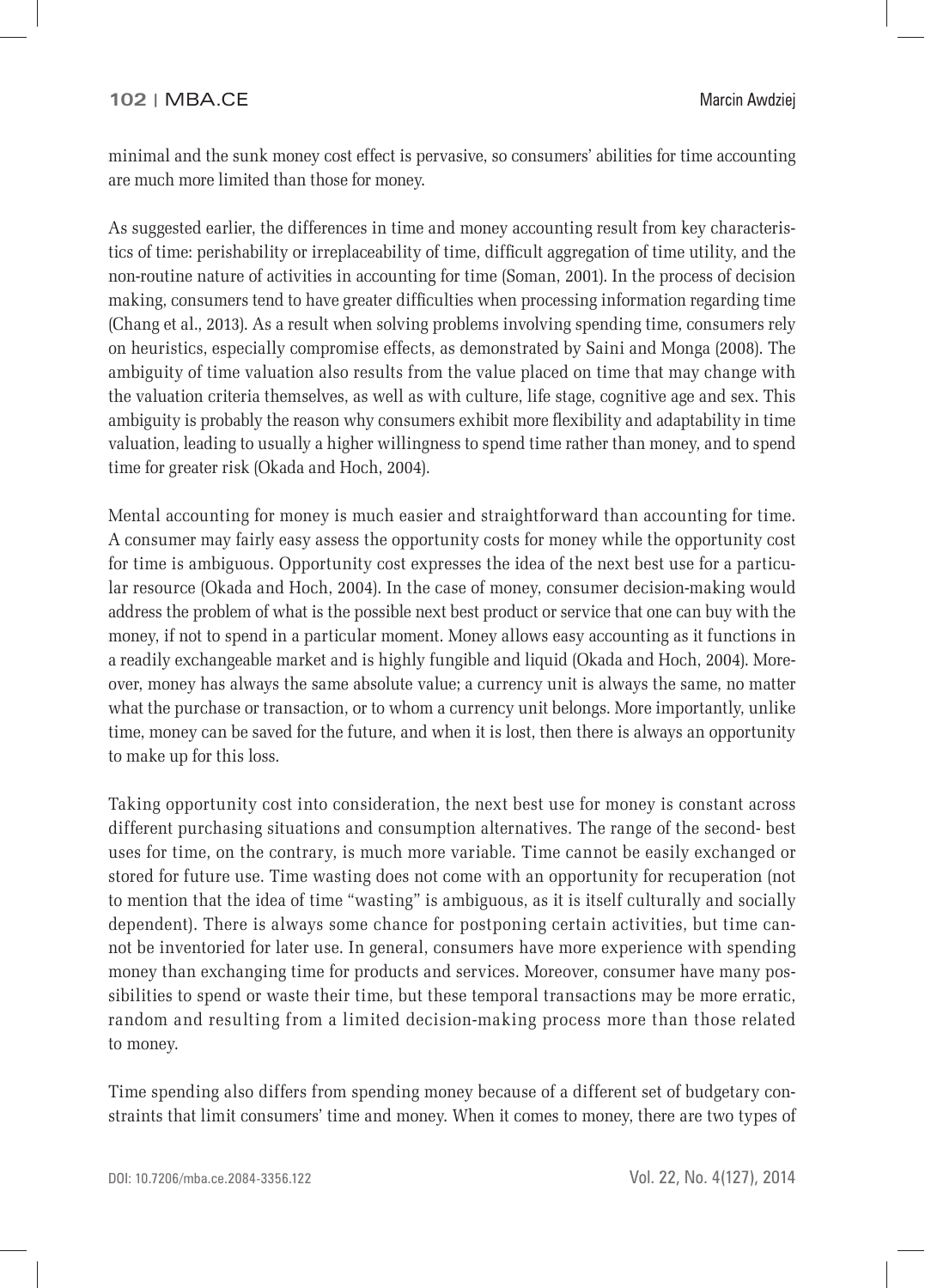constraints: *chronic* (total wealth of a consumer) and *acute* (momentary liquidity problems that can be dealt with using financial services such as loans or savings) (Okada and Hoch, 2004). Similarly to financial budgets, consumers dispose with temporal budgets, but unlike monetary resources, this does not allow easy assessment nor fully rational management. Consumers face temporal constraints as evidenced by accounts of hurried consumers, and complaints of lack of time that currently come not only from working segments, but also from teenagers and elderly consumers. Hsee argued that in contrast with money, temporal budget constraints are soft or at least elastic (Hsee, 1995). The size of time budget, the experience of hurriedness, and the feeling of not having enough time are subjective and are affected by factors such as personality of consumer, and context such as culture.

An interesting explanation of economic valuation of time was provided by Pfeffer and deVoe (2012). Their study suggested that people acquire ways of thinking about time partly from organizations they work for, where time measurement and control is a prominent feature of modern management. The connection between time and money is especially strong in people's minds when they are paid by the hour (Soman, 2001). In the situation where there is a direct function of working hours multiplied by rate of pay, people tend to exhibit more similarity in their mental accounting for time and money than those who are not paid by the hour (Pfeffer and DeVoe, 2012). Employment environment may be considered as a specific type of collective (social) temporal context that affects people's time valuation and value placed on time through payroll schemes, but also through shared organizational values such as efficiency, speed and not wasting time. The importance on time efficiency in modern management practice can activate an economic evaluation of time because preoccupation with efficiency is an idea consistent with understanding money as a resource (Lakoff and Johnson, 1999).

Possibly the most important idea related to the economic valuation of time is its scarcity. As there is a well recognized heuristic association between scarcity and value, more valuable things are perceived to be rarer (Lynn, 1992). The feeling of time scarcity grows probably with the increasing subjective levels of time pressure experienced (Robinson and Godbey, 1997). Applying this heuristic association between value and scarcity to time, one may hypothesize that consumers earning higher incomes and in general, perceiving themselves richer would place more value on time. This relationship was confirmed empirically by DeVoe and Pfeffer (2011), who found that high income individuals experienced more time stress and time scarcity. Organizational practices such as payroll systems affect the economic evaluation of time, making the link between money and time more salient. High economic value of time increases the perception of its scarcity, strengthening the feeling of time pressure. Consumers perceiving time as a scarce resource are more likely to plan their schedules and display more polychromic tendency (Jacoby et al., 1976). The economic value placed on time, although subjective, may moderate some aspects of consumer behavior such as preferences and willingness to pay a premium for service convenience or immediate product availability.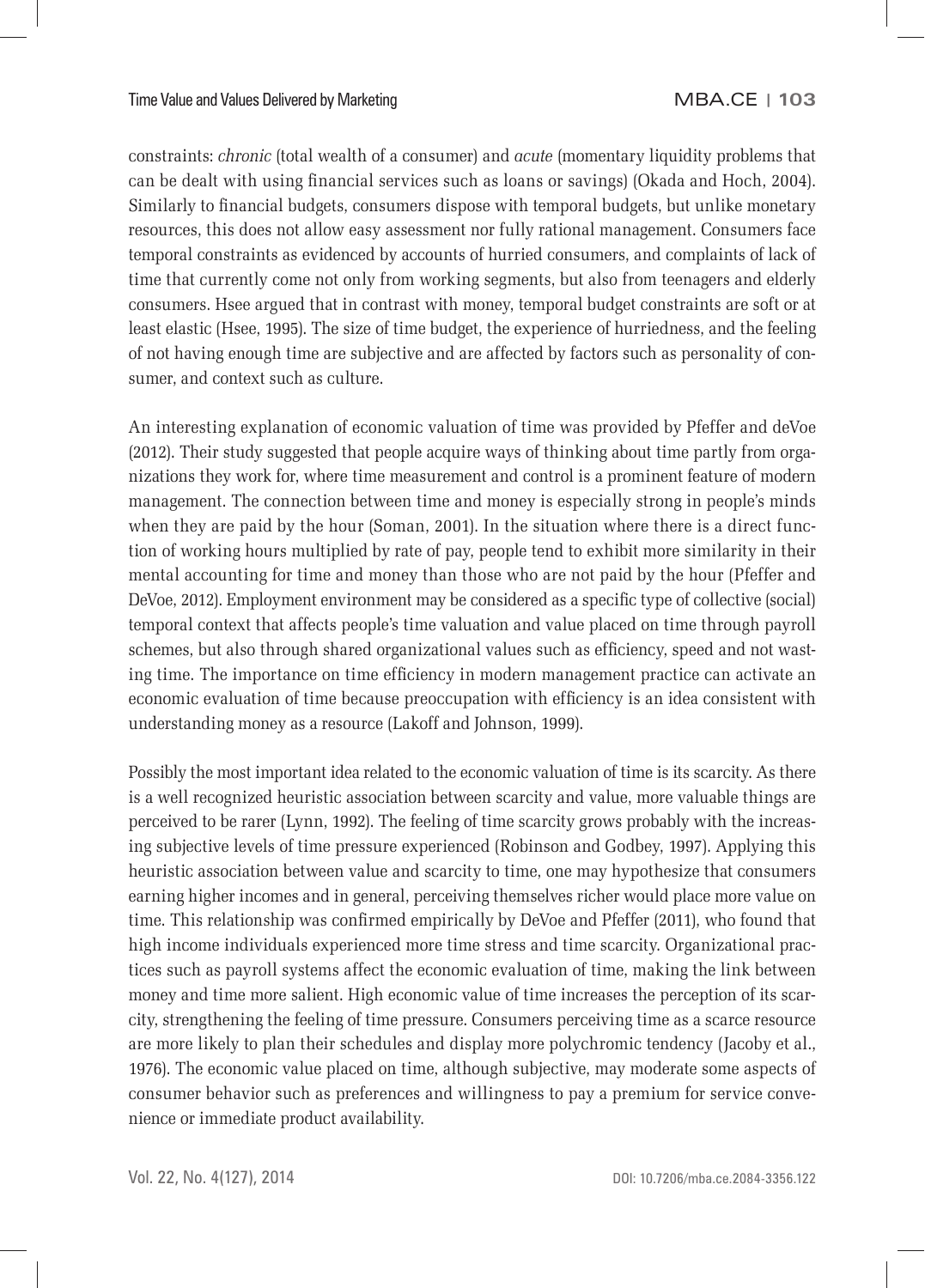# **| Delivering customer value through time**

Many authors support the general view that consumers increasingly experience time scarcity (Chan et al., 2014). Seiders et al. (2000) argued that the perceived time deficit is the reason why consumers place premium on shopping options that are quick and easy. An ever-present trend in consumer behavior nowadays is the rising demand for convenience, both prior and post purchase (Seiders et al., 2007). Responding to this, many companies attempt to position themselves as convenience providers in their customer management strategy (Chang and Polonsky, 2012). However, using time as a source of value requires targeting consumer segments which value their time the most.

Swait and Sweeney (2000) proposed a segmentation model based on consumers' value orientations. In their model, the relative importance of value dimension provides a basis for segment isolation. This enhances traditional segmentation based on demographic and socio- economic variables that themselves may be good predictors of how certain consumer groups value their time. This may include the perceived value of time or a general time view that may correlate with other consumers' characteristics such as education, occupation and social standing. The problem could be the size of truly time-conscious consumer segments, as time value tends to be context dependent. One can hypothesize that despite commonly encountered complaints of time deficit, the value of time is appreciated only by a narrow segment of consumers. These truly hurried people may perceive temporal benefits as the most valuable. Yet this group must be precisely identified through marketing research.

Marketing literature suggests that when receiving product information, consumers' product evaluations depend on their judgment whether they perceive product as hedonic or utilitarian (Fransen et al., 2011; Lim and Ang, 2008). Hedonic attributes are associated with experiential consumption, fun, pleasure and symbolic values, while utilitarian attributes are functional (Dhar and Wertenbroch, 2000; Holbrook and Hirschman, 1982). Hedonic attributes include such product's characteristics as style, superior quality, and abilities to satisfy self- expression needs (Dhar and Wartenbroch, 2000; Okada, 2005; Raghunathan and Irwin, 2001). Demand for hedonic products changes with perception of time (Wei et al., 2013). Consumers with an expansive time view tend to prefer utilitarian product attributes, and inducing expansive time view may decrease the desire for hedonic attributes (Wei et al., 2013). Marketers can therefore attempt to manipulate time perception with time-related promotional claims to promote products to their customers. As suggested earlier, people have a tendency to underestimate the value of time, as the value of time is harder to account and information scrutinizing and processing for time is more difficult (Soman, 2001; Saini and Monga, 2008). This under-appreciation can be corrected by providing a facilitating mechanism that supports mental accounting for time (Chang et al., 2013; Hoskin, 1983).

People can realize the value of time when related constructs or information are activated in their memory. The distinctive nature of time implies that consumers have low accessibility of time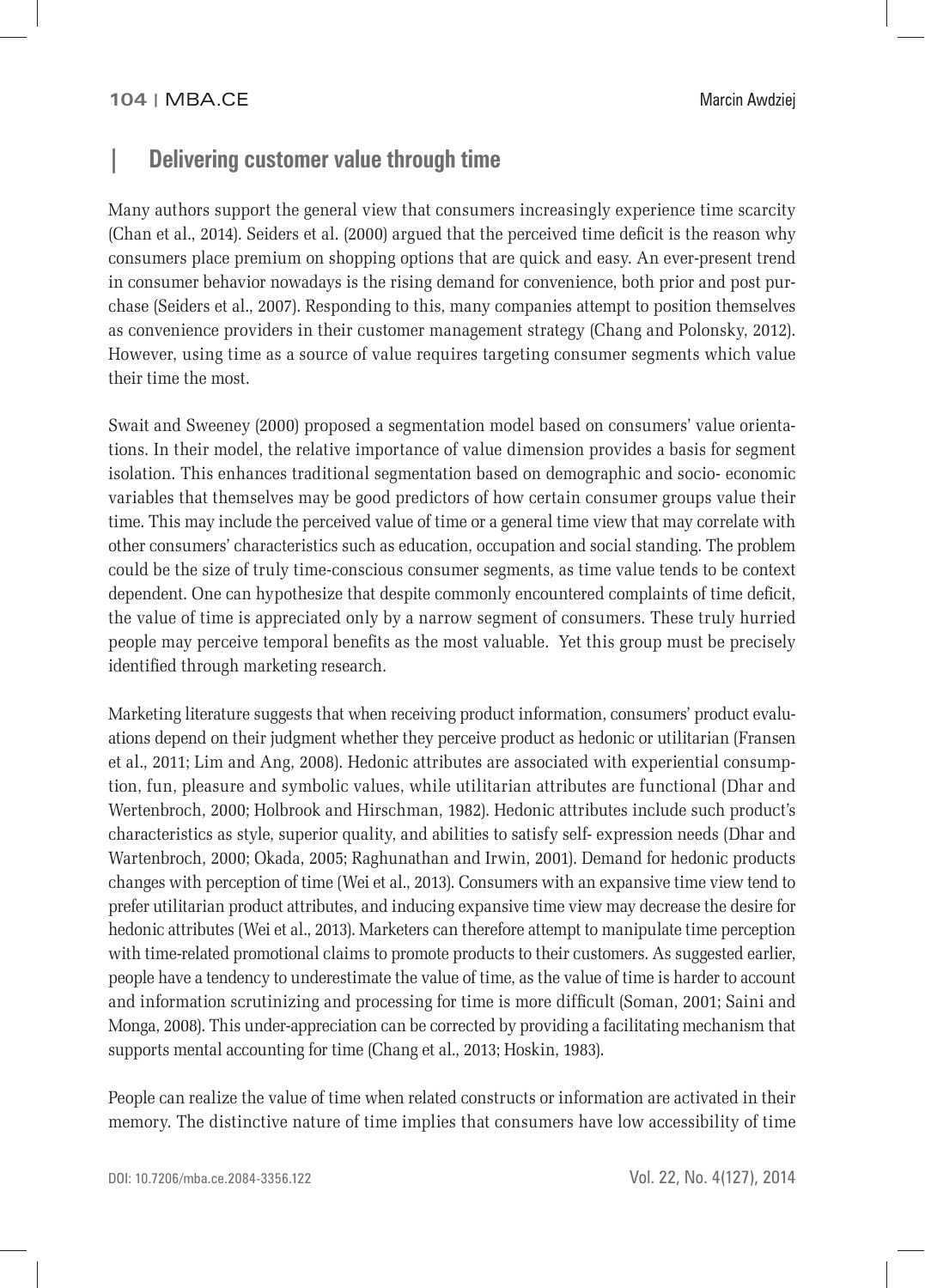value-related information, hence the tendency to unconsciously ignore the value of time (Gross, 1987). Some studies evidenced that prompting people with the salience of the value of time resulted in the growth of the perceived value of time, reappearance of the sunk time cost effect and a lower propensity to follow heuristics in decisions regarding temporal spending, namely the compromise effect (Soman, 2001; Saini and Monga, 2008). A study by Chang et al. (2013) revealed that when promoted with the salience of the value of time, respondents had greater preference for saving time. This suggests that marketers may not only need to select time-sensitive consumers, they also need to evoke their need to save time (and thus affect perception of value) by providing facilitating mechanisms such as the right promotional claims.

As the benefits of time saving tend to be discounted more quickly than those of money, promotional programs aimed at consumers' time saving should focus on saving time in the present rather than in the future. This may explain why, for example, customers do not find airlines' promotional offers for tickets with a due date in the distant future so attractive and respond better for promotions of tickets with more immediate dates, even if using them may require rescheduling many planned activities. Another example can be found in the market for household durables promotional claims that a consumer may save a fixed amount of money over long time seem not to be convincing, contrary to messages focusing in effort saving. The more immediate benefits of time saving, the more valuable they are perceived by consumers. But since they tend not to think too much about time and do not engage in its valuation so often as with money, they must be reminded about how valuable their time is.

Enhancing value perceived by customers through time has probably the most capacity in the service industry where the temporal aspect of service process is apparent, and to much extent is controlled by the service provider. The temporal attributes of physical products for durability (how long product will deliver expected value) and availability exactly when needed (right time) are easily controlled by producers through quality management and logistics; yet one can have doubts whether consumers reflect on time when searching for them. The temporal variations in the process of service provisioning are more difficult to control because these processes require consumer participation and engagement.

Heinonen (2004) proposed a model of customer perceived value for services that explicitly included the temporal factor. In this model, the time value is considered as "the right time" for service delivery. The temporal dimensions included in this model are "temporal flexibility" related to consumers and temporal latitude, which results from temporal flexibility. Heinonen built on many earlier concepts such as temporal access, time availability, and orientations. In general, the temporal dimension of value is considered a hygienic factor; a lower level of temporal flexibility than the current situation is perceived as highly negative by consumers, while higher levels of temporal flexibility do not provide much additional value. Time as an offer's dimension is also easily copied so temporal dimensions may become hygienic factors for all segments in the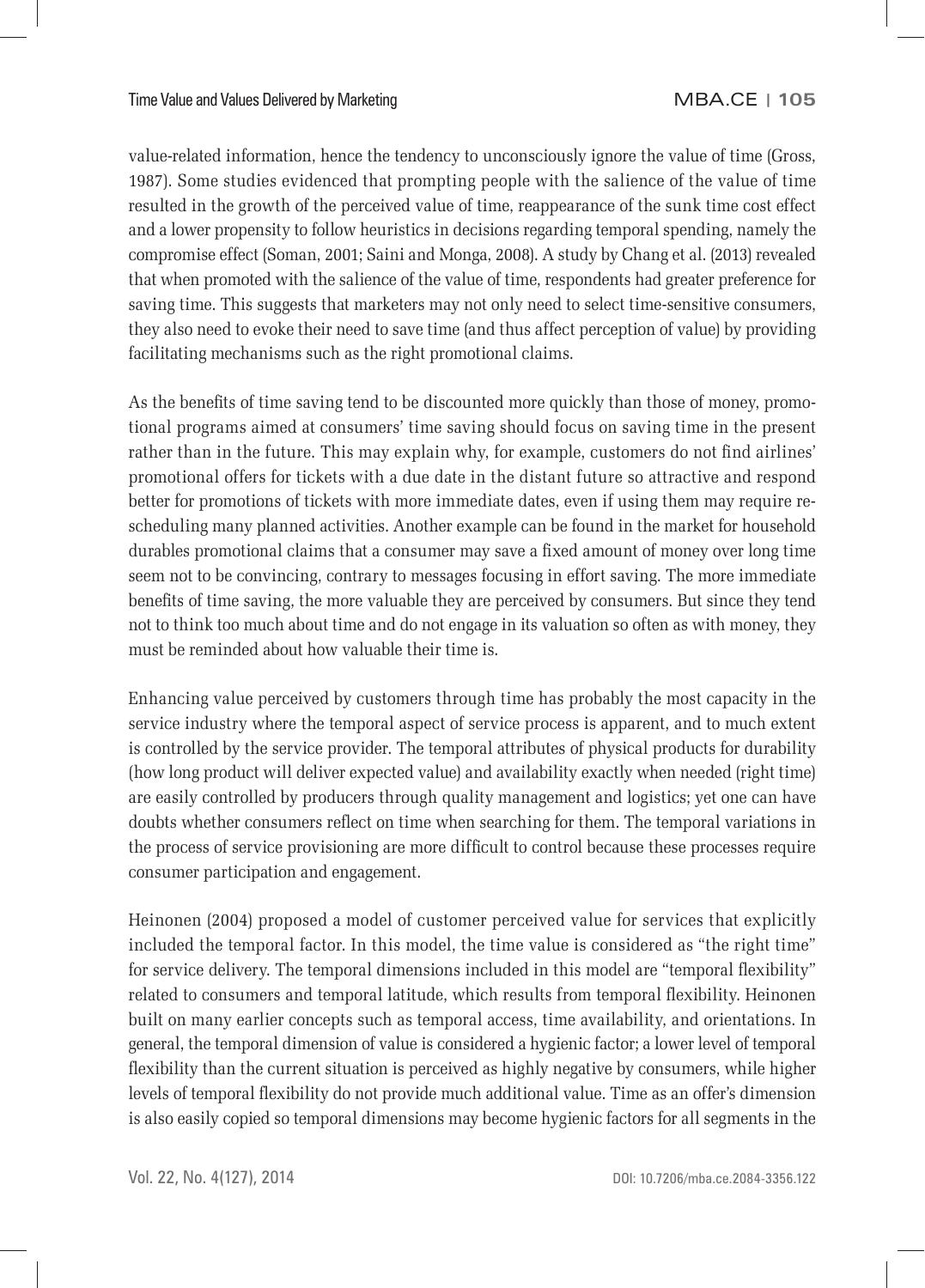market. In addition to temporal flexibility, service providers may need to improve consumers' time allocation through the service delivery process (Heinonen, 2004).

Findings by Chan et al. (2014) suggested that value placed by consumers on time leads to their different evaluations of shopping value and the overall evaluations of shopping experience. Those consumers that see their time as highly valuable in economic terms tend to place importance on convenience as a means to buy or save time. Convenience generates additional consumer value by conserving non-monetary costs (time and effort) (Colwell et al., 2008, Farquahr and Rowley, 2009). This can be achieved by facilitating consumers' information and alternative search processes and speeding the transactions.

### **| Conclusions**

Time can enhance the perceived value of a company's offer, yet time saving may not be of equal importance to all consumers, as not all consumers value their time. Explaining the temporal benefits generated by a product or a service may be difficult as consumers have difficulties with time accounting and time valuation. The reasons why many long-term benefits tend to be ignored may result from temporal discounting that makes consumers more attracted to immediate rather than distant future gains. The same consumers, depending on the context and situation, may place different values to the same amount of time, so marketers should be cautious when predicting perceived value of time based on consumers' characteristics. Time is a more viable source of value in the service context as services have more apparent temporal nature; yet temporal aspects of service delivery are more difficult to control. Based on consumer characteristics, marketers need to identify the most time-sensitive segments. As time accounting is difficult and heuristic, consumers should be supplied with a facilitating mechanism that will remind them about the value of their time. Finally, contrary to the popular adage, time is not necessarily money, at least not in the majority of consumer decisions.

Becker, G. (1965). A theory of the allocation of time. *Economic Journal*, *75*: 493–517.

Bergadaa, M. (1990). The Role of Time in the Action of the Consumer. *Journal of Consumer Research*, *17*: 289–302.

Brodovsky, G., Anderson, B., Schuster, C., Meilich, O. and Venkatesan, M. (2008). If Time Is Money Is It a Common Currency? Time in Anglo, Asian, and Latin Cultures. *Journal of Global Marketing*, *21*(4): 245–257.

Chan, R., Chan, A., Lloyd. A. and Yip. L. (2014). Time buying and time saving: effects on service convenience and the shopping experience at the mall. *Journal of Services Marketing*, *28*(1): 36–49.

Chang, Y. and Polonsky, M. (2012). The influence of multiple types of service convenience on behavioral intentions: the mediating role of consumer satisfaction in a Taiwanese leisure setting. *International Journal of Hospitality Management*, *31*(1): 107–118.

Chang, Ch., Chang. S., Chang. J. and Chien, Y. (2013). Which Is the Better Option? Quicker or Cheaper? *Psychology and Marketing*, *30*(1): 90–101.

References

Alreck, P. and Settle, R. (2002). The hurried consumer: Time – saving perceptions of Internet and catalogue shopping. *Journal of Database Marketing*, *10*(1): 25–35.

Anderson, B. and Brodovsky, G. (2001). A cross-cultural study of waiting as a satisfaction driver in selected service encounters. *The Journal of East West Business*, *7*(1): 11–36.

Anderson, B. and Venketesan, M. (1994) Temporal dimensions of consuming behavior across cultures. In: S. Hassan and R. Blackwell (eds.), Global marketing, perspectives and cases (177-195). Orlando, FL: The Dryden Press.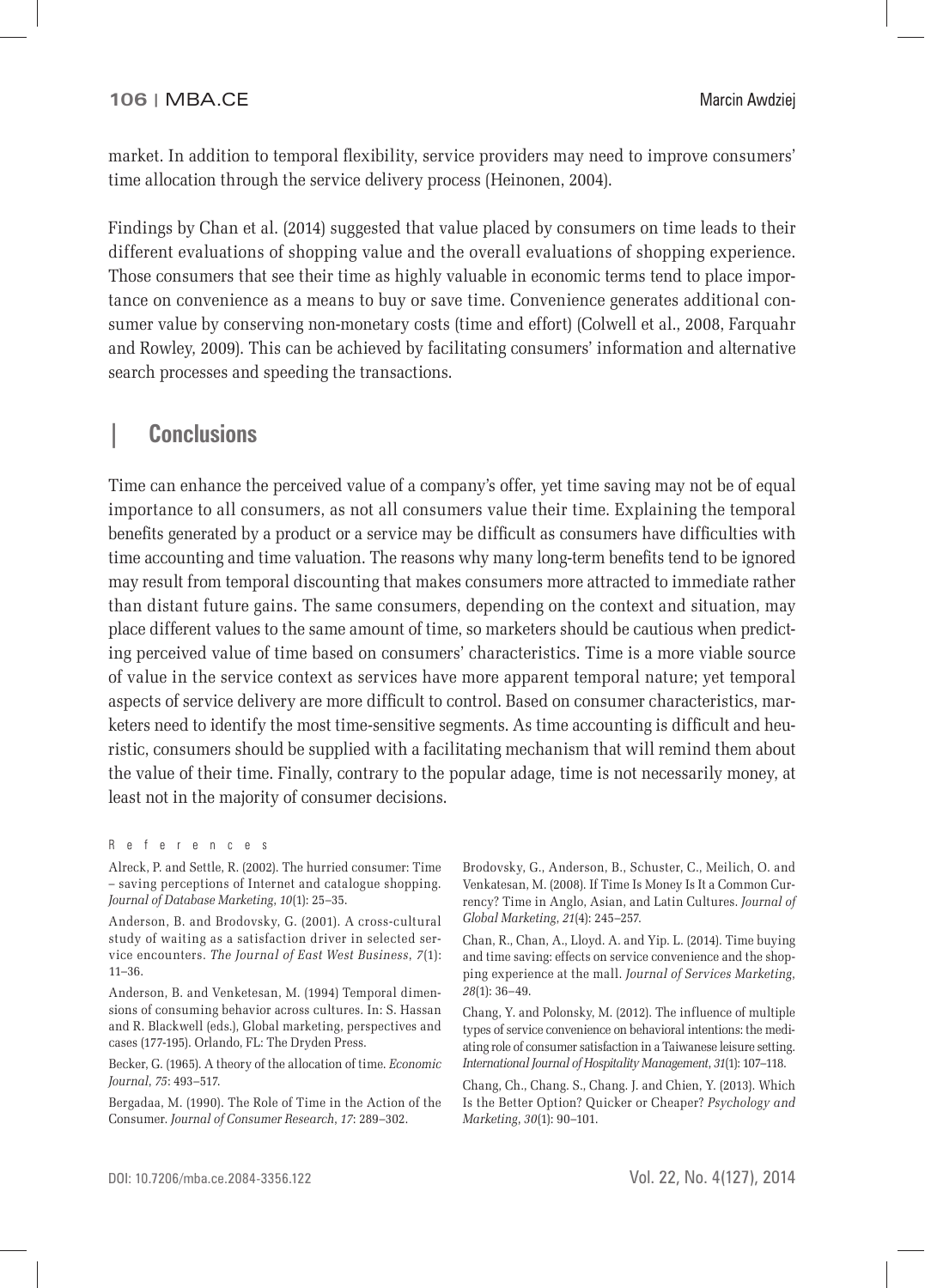#### Time Value and Values Delivered by MarketingMBA.CE **| 107**

Claycomb, C., Porter, S. and Martin, C. (2000). Riding the wave: response rates and the effects of time intervals between successive mail survey follow- up efforts. *Journal of Business Research*, *48*(2): 157–162.

Colwell, S., Aung, M., Kanetkar, V. and Holden, A. (2008). Toward a measure of service convenience: multi- item scale development and empirical test. *Journal of Services Marketing*, *22*(2): 160–169.

Csikszentmihalyi, M. and LaFevre, J. (1989). Optimal experience in work and leisure. *Journal of Personality and Social Psychology*, *56*(5): 815–822.

Csikszentmihalyi, M. (1982). Toward a psychology of optimal experience. *Review of Personality and Social Psychology*, *3*: 13–36.

DeVoe, S. and Pfeffer, J. (2012). The economic evaluation of time: Organizational causes and individual consequences. *Research in Organizational Behavior*, *32*: 47–62.

Dhar, R. and Wertenbroch, K. (2000). Consumer Choice between Hedonic and Utilitarian Goods. *Journal of Marketing Research*, *37*: 60–71.

Doob, L. (1971). *Pattering of Time*. New Heaven and London: Yale University Press.

Farquahr, J. and Rowley, J. (2009). Convenience: a services perspective. *Marketing Theory*, *9*(4): 425–438.

Feldman, L. and Hornik, J. (1981). The use of Time: An integrated conceptual Model. *Journal of Consumer Research*, *7*: 407–419.

Fransen, M., Smeesters, D. and Fennis, B. (2011). The role of social presence in mortality salience effects. *Journal of Business Research*, *64*(1): 29–33.

George, J. and Jones, G. (2000) The Role of Time in Theory and Theory Building. *Journal of Management*, 26(4): 657–684.

Graham, R. (1981). The Role of Perception of Time in Consumer Research. *Journal of Consumer Research*, *7*: 335–342.

Greenleaf, E. and Lehmann, D. (1995). Reasons for Substantial Delay in Consumer Decision Making. *Journal of Consumer Research*, *22*: 186–199.

Gross, B. (1987). Time Scarcity: Interdisciplinary Perspectives and Implications for Consumer Behavior. *Research in Consumer Behavior*, *2*: 1–54.

Guy, B., Rittenburg, T. and Hawkes, D. (1994). Dimensions and characteristics of time perceptions and perspectives among older consumers. *Psychology and Marketing*, *11*(1): 35–56.

Hainonen, K. (2004). Reconceptualizing customer perceived value: the value of time and space. *Managing Service Quality*, *14*(2/3): 205–215.

Havlena, W. and Holak, S. (1991). *The Good Old Days: Observations on Nostalgia and its Role in Consumer Behavior*. In: R. Holman and M. Salomon (red.), *Advances in Consumer Research*. Provo, UT: Association for Consumer Research.

Holbrook, M. and Hirschman, E. (1982). The Experiential Aspects of Consumption: Consumer Fantasies, Feelings and Fun. *Journal of Consumer Research*, *9*: 132–140.

Holbrook, M. and Lehmann, D. (1981). Allocating Discretionary Time: Complementarity Among Activities. *Journal of Consumer Research*, *7*: 395–406.

Hornik, J. (1984). Subjective vs Objective Time Measures: A Note on the Perception of Time in Consumer Behavior. *Journal of Consumer Research*, *2*: 320–339.

Hornik, J. (1988). Diurnal Variation in Consumer Responses. *Journal of Consumer Research*, *14*: 588–591.

Hoskin, R. (1983). Opportunity Cost and Behavior. *Journal of Accounting Research*, *21*: 78–59.

Howard, J. and Seth, J. (1969). *The Theory of Buyer Behavior*. New York: Wiley.

Hsee, Ch. (1995). Elastic Justification: How Tempting but Task-Irrelevant Factors Influence Decisions. *Organizational Behavior and Human Decision Process*, *62*: 330–337.

Jacoby, J., Szybillo, G. and Berning, C. (1976). Time and consumer behavior: An interdisciplinary overview. *Journal of Consumer Research*, *2*(4): 320–340.

Johns, G. (2006). *The essential impact of context on organizational behavior*. *Academy of Management Review*, *31*: 286–408.

Kaufmann, C., Lane, P. and Lindquist, J. (1991). Exploring more than 24 hours a day: a preliminary investigation of polysynchronic time use. *Journal of Consumer Research*, *18*(3): 392–401.

Ko, G. and Gentry, J. (1991). The Development of Time Orientation Measures for Use In Cross-Cultural Research. *Advances In Consumer Research*, *18*: 135–142.

Kummel, F. (1966). Time as Succession and the Problem of Duration. In: J. Fraser (ed.), *The Voices of Time*. New York: George Braziller.

Lakoff, G. and Johnson, M. (1999). *Philosophy in the flesh: The embodied mind and its challenge to Western thought*. New York: Basic Books.

Leclerc, F., Bernd H. and Dube, L. (1995). Waiting Time and Decision Making: Is Time Like Money? *Journal of Consumer Research*, 22: 110–19.

Lee, L. and Ferber, R. (1977). Use of time as a determinant of family market behavior. *Journal of Business Research*, 5(1): 75–91.

Levine, R. (1997). *A geography of Time*. New York: Basic Books.

Lim, E. and Ang, S. (2008). Hedonic vs. utilitarian consumption: a cross-cultural perspective based on cultural conditioning. *Journal of Business Research*, *63*(1): 225–232.

Lotz, S., Eastlick, M., Mishra, A. and Shim, S. (2010). Understanding patrons' participation in activities at entertainment malls. *International Journal of Retail & Distribution Management*, *38*(6): 402–422.

Lynn, M. (1992). Scarcity's enhancement of desirability: The role of naïve economic theories. *Basic and Applied Social Psychology*, *13*: 67–78.

Mano, H. and Oliver, R. (1993). Assessing the dimensionality and structure of the consumption experience: evaluation, feeling, and satisfaction. *Journal of Consumer Research*, *20*(3): 451–466.

Myers-Levy, J. and Maheswaran, D. (1992). When Time Matters: The Influence of Temporal Distance on Consumers' Affective and Persuasive Responses. *Journal of Consumer Research*, *19*: 424–433.